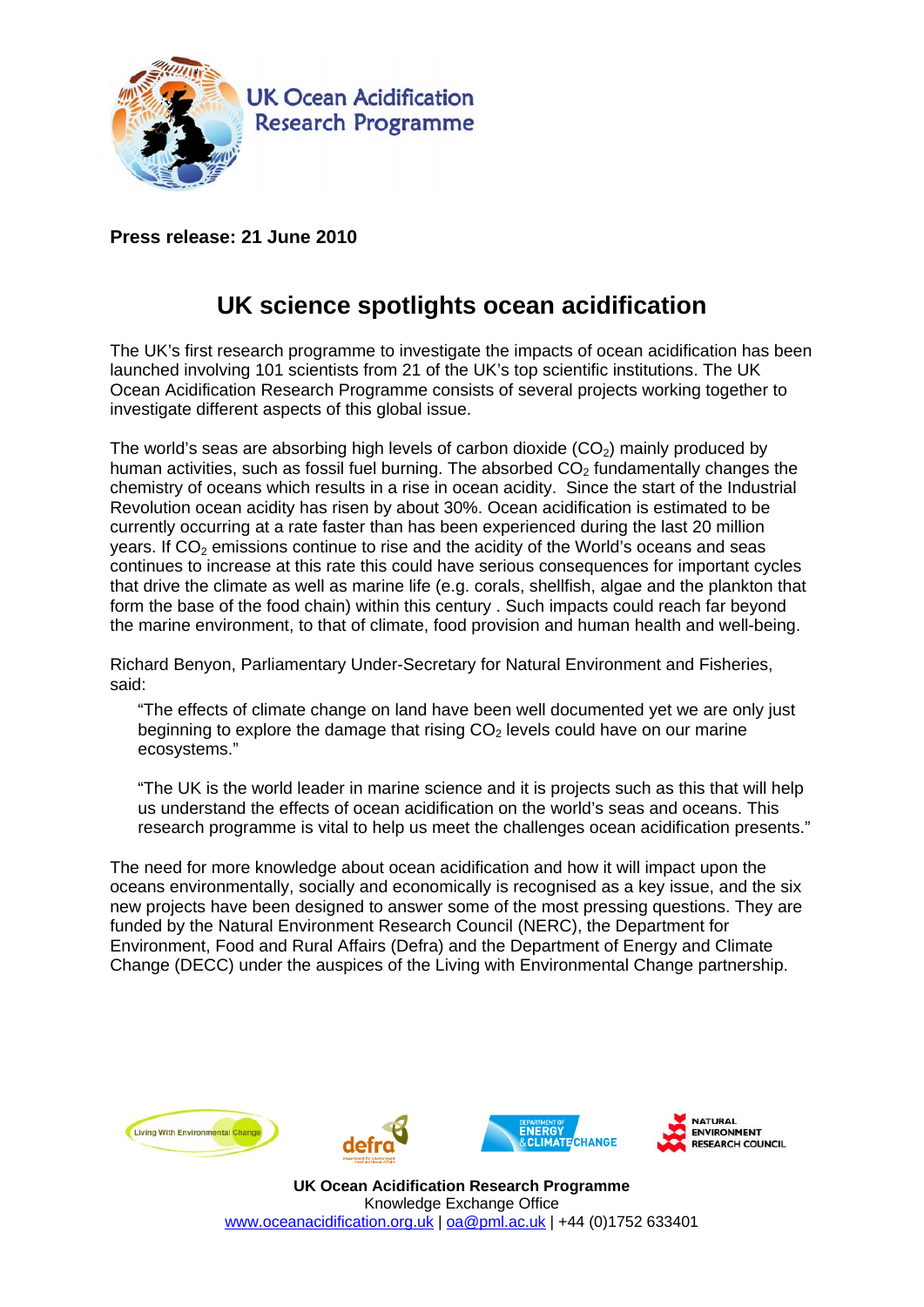

## **UK Ocean Acidification Research Programme**

Six research projects have now been funded, each delivering a key part of the £12 million UK Ocean Acidification Research Programme, designed to answer the following questions:

- How much variability is there in oceanic  $CO<sub>2</sub>$  uptake and what are the trends for the future? Led by **Professor Andrew Watson, University of East Anglia.**
- What are the impacts of ocean acidification on key benthic (seabed) ecosystems, communities, habitats, species and their life cycles? Led by **Dr Stephen Widdicombe, Plymouth Marine Laboratory**
- How will ocean acidification affect the biology of surface ocean communities and biogeochemistry, and how that might feedback to climate? Led by **Dr Toby Tyrrell, National Oceanography Centre**
- What are the potential impacts of ocean acidification on the ocean and how it might amplify rising CO2 and climate change? Led by **Dr Andy Ridgwell, University of Bristol**
- How will ocean acidification impact ecosystems and chemical cycling in UK and Arctic regional seas? Led by **Dr Jerry Blackford, Plymouth Marine Laboratory**
- What were the effects of rapid ocean acidification events in the Earth's past? Led by **Professor Paul Pearson, Cardiff University**

These projects are supported by a national analytical facility led by Professor Eric Achterberg, National Oceanography Centre.

NERC Chief Executive, Professor Alan Thorpe, said

"Ocean acidification is an important scientific priority in NERC's Strategy as well as in the recently published UK Marine Science Strategy. I am very pleased that we have been able to address this critical science and policy issue with Defra and DECC, as part of the Living with Environmental Change programme. This initiative, one of the first to be funded by any nation, ensures that the UK will remain at the forefront of ocean acidification research."

Professor Robert Watson, Defra's Chief Science Adviser, commented:

"Ocean acidification may be a relatively recently identified phenomenon but its potential impact is likely to have wide ramifications through the ocean. We need to understand how much of a problem it might be, how quickly we will start to feel its effects and how we might mitigate any impacts. The UK has been at the forefront of ocean acidification research and this Programme will ensure the excellent work continues. By following a multi-disciplinary approach, looking at a range of aspects of ocean acidification, we can bring together scientists across disciplines in order to gain as complete a picture of how the ocean will react to increasing acidity and how its diverse life forms will cope or adapt in the future."

**--END--**  779 words







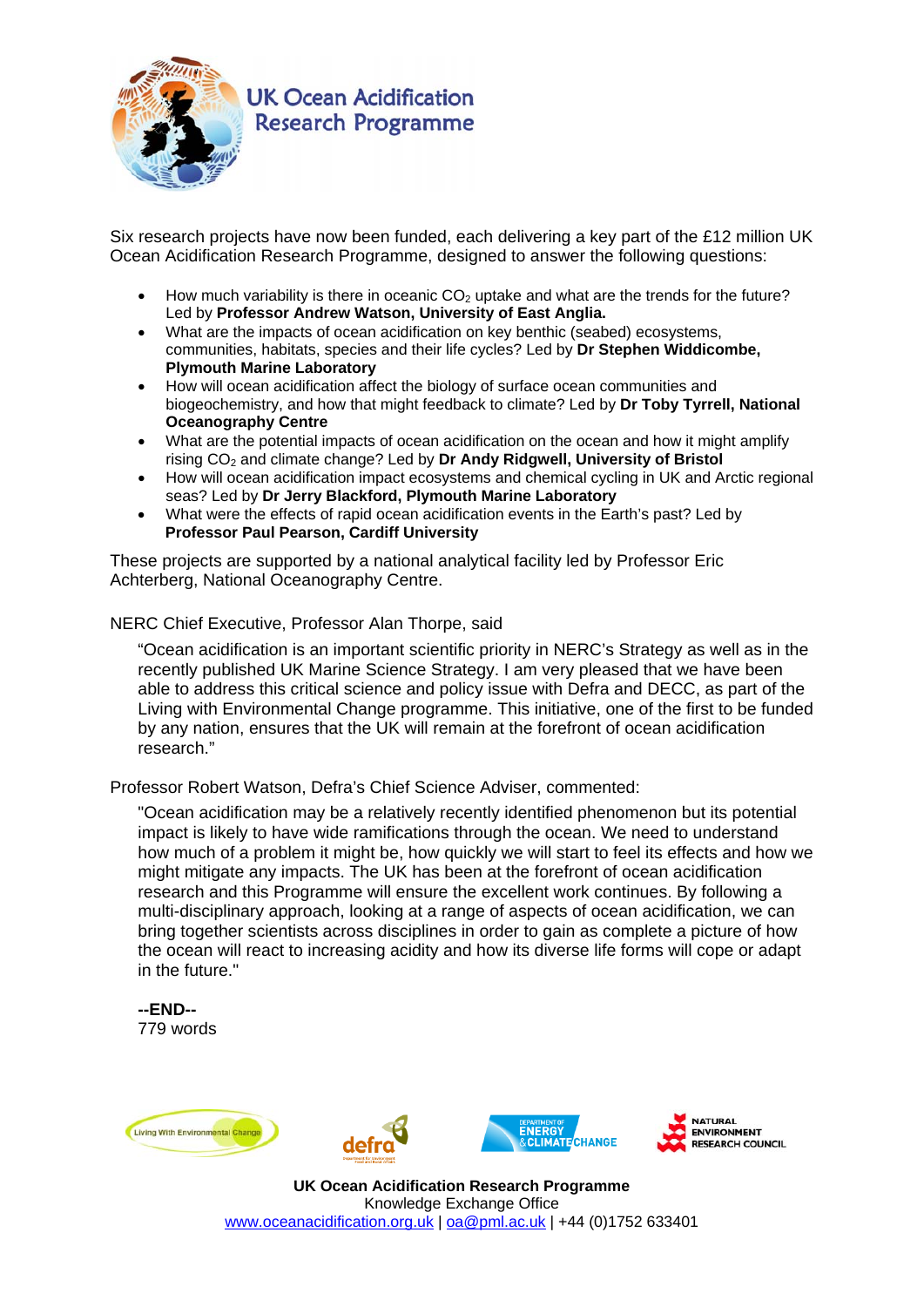

## **Notes for editors**:

For more information about the UK Ocean Acidification Research Programme please contact: Dr Carol Turley, Knowledge Exchange Coordinator (oa@pml.ac.uk or +44 (0)1752 633100) or Dr Phil Williamson, Science Coordinator (p.williamson@uea.ac.uk or +44 (0)1603 593111).

For information on the individual projects please contact Kelly-Marie Davidson (kdav@pml.ac.uk) or Dawn Ashby (daas@pml.ac.uk), tel: +44(0)1752 633401.

- The £12M, 5 year UK Ocean Acidification Research Programme is funded by the Natural Environment Research Council (NERC), the Department for Environment, Food and Rural affairs (Defra) and the Department of Energy and Climate Change (DECC). Outputs from the programme will feed into the cross Government Climate Change Adaptation programme and it will make a significant contribution to the Living with Environmental Change (LWEC) programme. The UK programme will collaborate with international colleagues – primarily with the German BIOACID programme, the European research programme EPOCA, and the emerging US Ocean Acidification research programme.
- A website is currently being developed, which will contain details of and links to all projects, new developments and discoveries from the UKOARP, as well as links to related sources of information: http://www.oceanacidification.org.uk

## **Funding partners:**

**The Natural Environment Research Council (NERC)** is the UK's main agency for funding and managing world-class research, training and knowledge exchange in the environmental sciences. It coordinates some of the world's most exciting research projects, tackling major issues such as climate change, environmental influences on human health, the genetic make-up of life on earth, and much more. NERC receives around £400 million a year from the government's science budget, which it uses to fund independent research and training in universities and its own research centres. http://www.nerc.ac.uk

**Defra** is the UK government department responsible for policy and regulations on the environment, food and rural affairs. http://ww2.defra.gov.uk/

**The Department of Energy and Climate Change (DECC)** was created in October 2008, to bring together: energy policy (previously with BERR, which is now BIS - the Department for Business, Innovation and Skills, and climate change mitigation policy (previously with Defra the Department for Environment, Food and Rural Affairs). http://www.decc.gov.uk/